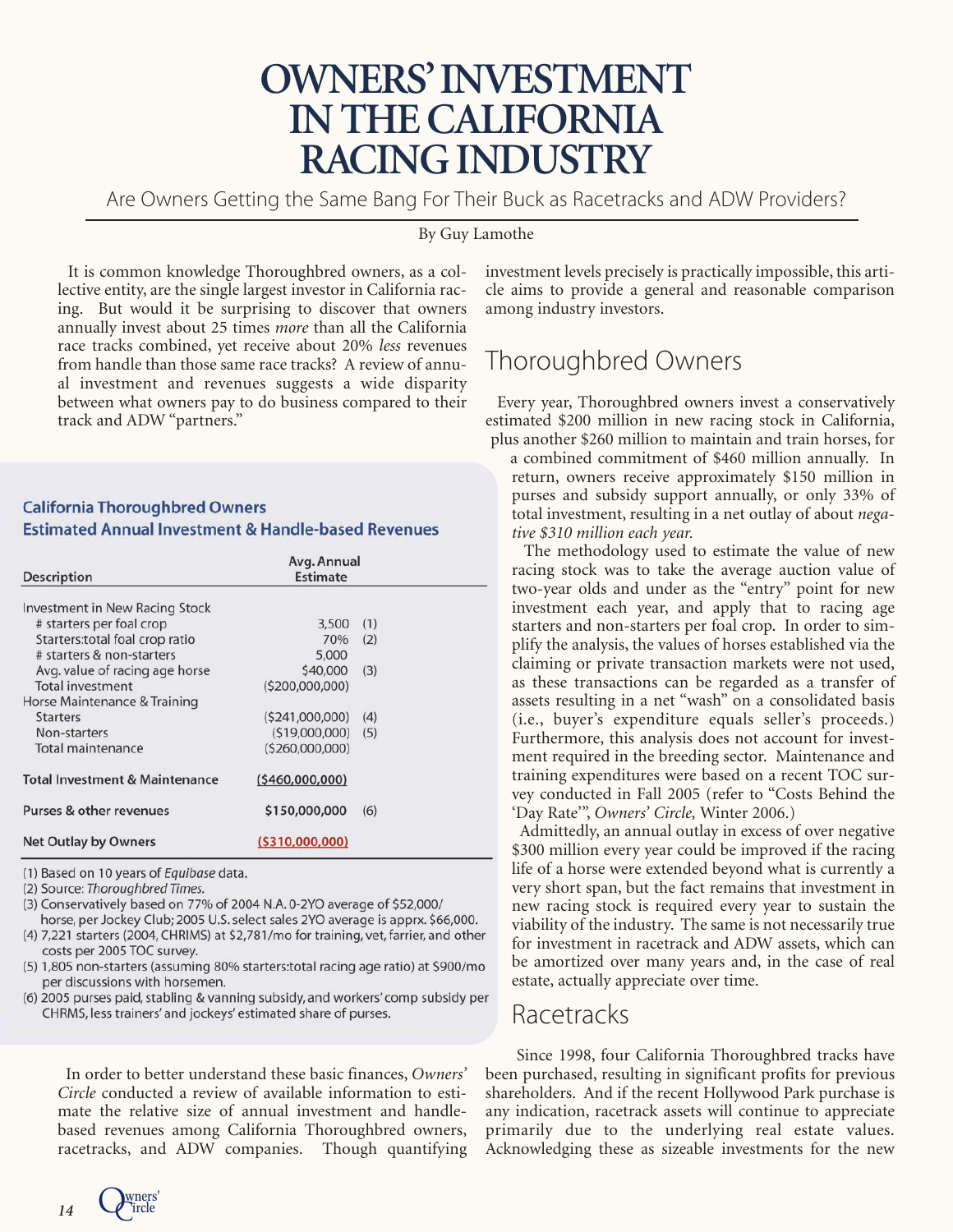### **California Racetracks (1) Estimated Annual Investment & Handle-based Revenues**

| Description                                                                                                                                              |                      | Avg. Annual<br>Estimate                       |            |
|----------------------------------------------------------------------------------------------------------------------------------------------------------|----------------------|-----------------------------------------------|------------|
| <b>Project and Maintenance Capital Expenditures</b><br>Project capex - identifiable<br>Maintenance capex<br>Total capex investment                       |                      | (59,000,000)<br>(59,000,000)<br>(518,000,000) | (2)<br>(3) |
| <b>Track Purchases and Major Renovations</b><br>Aggregate value of all tracks (4)<br>Estimated useful life in years<br>Amortized annual value (non-cash) | (5634,000,000)<br>30 | (521, 133, 333)                               | (5)        |
| Commissions & other revenues                                                                                                                             |                      | \$186,000,000                                 | (6)        |

(1) Bay Meadows, Del Mar, Golden Gate Fields, Hollywood Park, Fairplex, Santa Anita.

(2) Identifiable project-related capex of \$64 million from 1999-2005 at SA, GGF, HP, and DM based on SEC filings, public announcements, and discussions with track management; data on BM and FPX not available.

(3) Estimated at \$1.5 million/track at each of the six tracks; actual data not available.

(4) Based on public purchase prices of SA (12/98), SLRD (5/99), GGF (12/99), HP (9/05), DM rebuilt grandstand (1993); BM based on Patriot American purchase in 1997, since Bay Meadows Land Company's purchase data n/a; Fairplex data n/a.

(5) Aggregate value divided by useful life; this is a NON-CASH item.

(6) 2005 commissions, satellite location fees, SCOTW/NCOTW reimbursed costs, CMC, ADW-related location fees (est.) Excludes on-track, attendance-based revenues.

"terminal" or exit values that continue to appreciate because of their alternative uses and underlying real estate. Even so, if the purchase values of the major California racetracks were amortized over 30 years, then the amortized annual value (non-cash) would be about \$21 million.

Nonetheless, taking this into account, racetrack investment would fall well short of horse owners' investment by more than \$420 million per year.

### Advanced Deposit Wagering Companies

ADW companies differ from racetracks because most of their capital investments are geared towards the

> Quers' 15  $\mathcal{C}^\text{\tiny{in}}$

shareholders, these transactions reflected a transfer of assets and not new investment in racing facilities by themselves.

A closer look at available data from public disclosures since 1999 shows California racetracks spent over \$64 million in identifiable capital projects, or an average of about \$9 million annually. Add to that on-going maintenance capital expenditures of \$1.5 million per year (est.) for each primary track, and racetracks in ag g regate spent an estimated \$18 million annually since 1999. (Of course, investment in any given year can fluc tuate depending on what major projects are in the pipeline.)

In return, tracks receive about \$186 million p er year in commissions and fees – 24% more than horse owners – excluding on-track revenues such as admissions, concessions, sponsorships, etc. One could propose that a track's initial pur chase in vestment should be included in the analysis. This position seems hardly relevant when compared to the nature of Thoroughbred owners' investment. Unlike horses, which have little value at the end of their racing lives apart fr om a r emote chance at a breeding career, track assets have

### **CA Advanced Deposit Wagering Companies (1) Estimated Annual Investment & Handle-based Revenues**

| <b>Description</b>                                      | Inception<br>to-date | Avg. Annual<br><b>Estimate</b> |  |  |
|---------------------------------------------------------|----------------------|--------------------------------|--|--|
| Estimated annual capital expenditures - U.S. Operations |                      |                                |  |  |
| Youbet.com                                              |                      | $(51,500,000)$ (2)             |  |  |
| <b>TVG</b>                                              |                      | $(54,500,000)$ (3)             |  |  |
| Xpressbet/HRTV                                          |                      | $(53,000,000)$ (4)             |  |  |
| Total annual capital expenditures                       |                      | (59,000,000)                   |  |  |
| Start-up Investment - U.S. Operations                   |                      | Amortized                      |  |  |
| Youbet.com (est. launch in 1995)                        | (5105,000,000)       | $(59,500,000)$ $(5)$           |  |  |
| TVG (est. launch in 1997)                               | (5168,000,000)       | (518,700,000)<br>(6)           |  |  |
| Xpressbet/HRTV                                          | n/a                  | $(514, 100, 000)$ (7)          |  |  |
| Total Investment in U.S. Operations                     |                      | (542,300,000)                  |  |  |
| ADW Fees - California-based only                        |                      | \$21,000,000<br>(8)            |  |  |

#### ADW Fees - California-based only

(1) TVG, Xxpressbet/HRTV, and Youbet.com.

(2) 2005 capital expenditures, per 2005 10-K.

(3) Estimated as 3-times the amount of Youbet, to account for television production assets.

(4) Estimated as 2-times the amount of Youbet; less than TVG to account for HRTV's use of existing production assets.

- (5) Gross assets, working capital, and accumulated losses amortized over 11 years since 1995 launch, per 2005 10-K Balance Sheet.
- (6) Assumes \$150 million invested through 2001, per CEO Mark Wilson's comments at CHRB board meeting Jan. 2002, plus estimate of \$18 million invested 2002-2005; amortized over 9 years since 1997 launch.
- (7) Data not available; estimated as average of Youbet and TVG.
- (8) 2005 hub fees for all three CA ADW's, per CHRIMS, plus estimated host fees assuming 5.5% net rate on out-of-state handle.